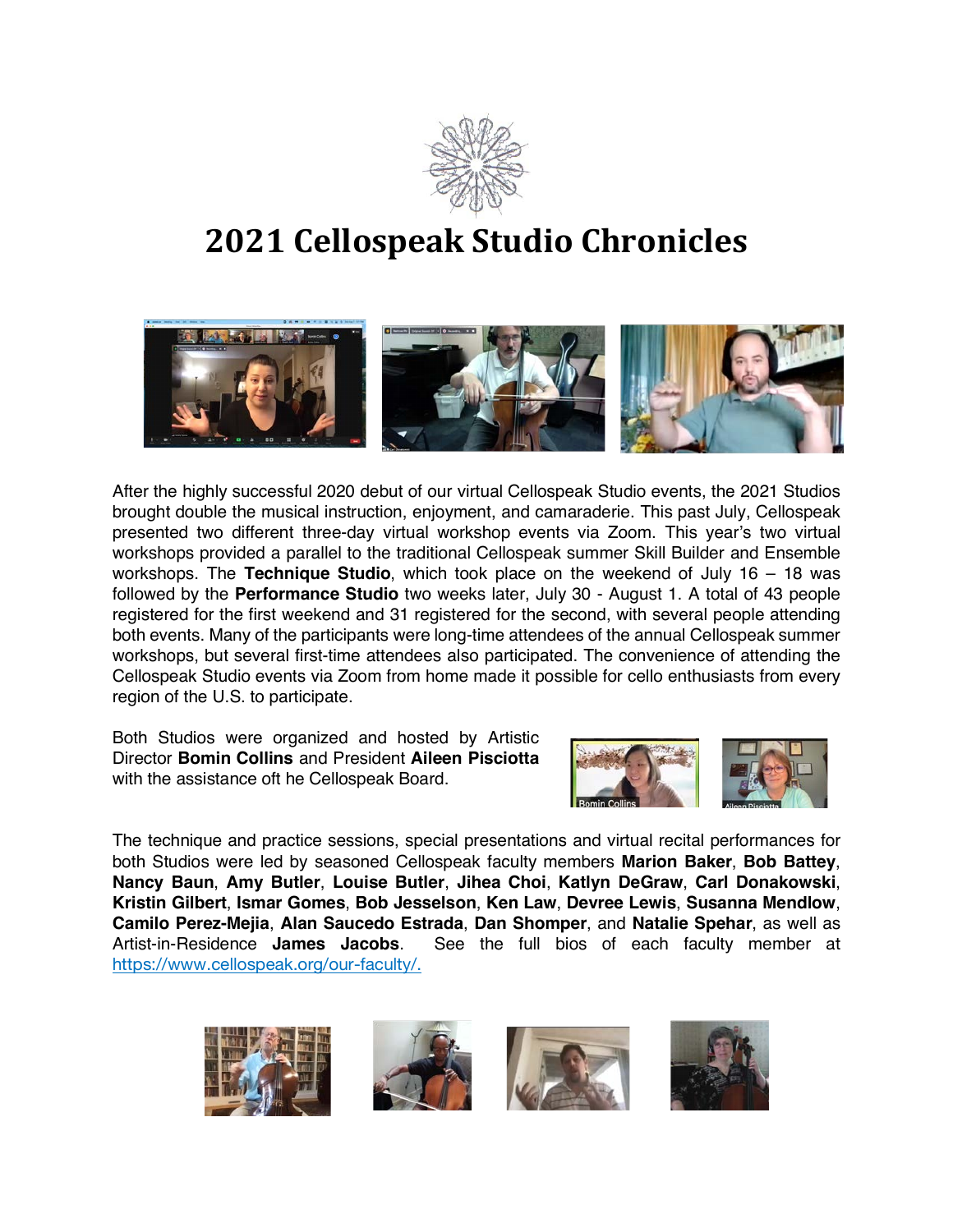## **Technique Studio**



The **Technique Studio** emphasized improving individual skills. Over the three days, nine different technique sessions were offered, focusing on developing and refining good cello technique. These instructional sessions addressed both right and left hand technique

including articulated bowings, thumb position, working with bass, tenor and treble clefs, fingerboard geography and playing harmonics, cello care, variations in pedagogy, tone production, techniques to express musical style, and chordal elements of music theory.







Special evening discussions addressed the progression of repertoire for cello study and how maximize efficiency of practice time by building productive habits.

An additional daily session was devoted to learning a piece of music compatible with each participant's level of proficiency, including **Webster's** *Scherzo* (easy),

**Schumann's** *Traumerei* (elementary); **Fauré's** *Après un rêve* (intermediate) and **Cassado's** *Frescobaldi Toccata* (advanced). Beginning of the day casual conversations and end of the day "hangouts" over the Zoom link provided an opportunity to socialize with old friends and to meet new participants.

## **Performance Studio**



The centerpiece of the **Performance Studio** was learning and performing a special five-part all-cello arrangement by **Gary Fitzgerald** of the **"Jig"** from **Gustav Holst's** *St. Paul's Suite.* Sheet music and rehearsal tracks of this lively dance music were provided in advance of the workshop so that participants had the option to prepare their parts. During the Performance Studio, the five separate parts were rehearsed in coached sectionals. Subsequently, each participant recorded and submitted a video of their chosen part, to be compiled

by faculty member **Marion Baker** into a single virtual group performance for posting on the Cellospeak's YouTube channel. The completed work is at https://www.youtube.com/watch?v=Or6eYaf8tzI.



During the Studio event, daily classes addressed various aspects of cello technique as related to Holst's Jig, including playing hooked bow, shifting

techniques, string crossings, chromatics, intervals, accidentals, and dealing with changing time signatures. A session on sight reading strategies and one on good practicing protocol rounded out the instructional

offerings. A Friday evening session featured **Marion Baker** hosting valuable "Tech Tips" related to recording and submitting the Jig.